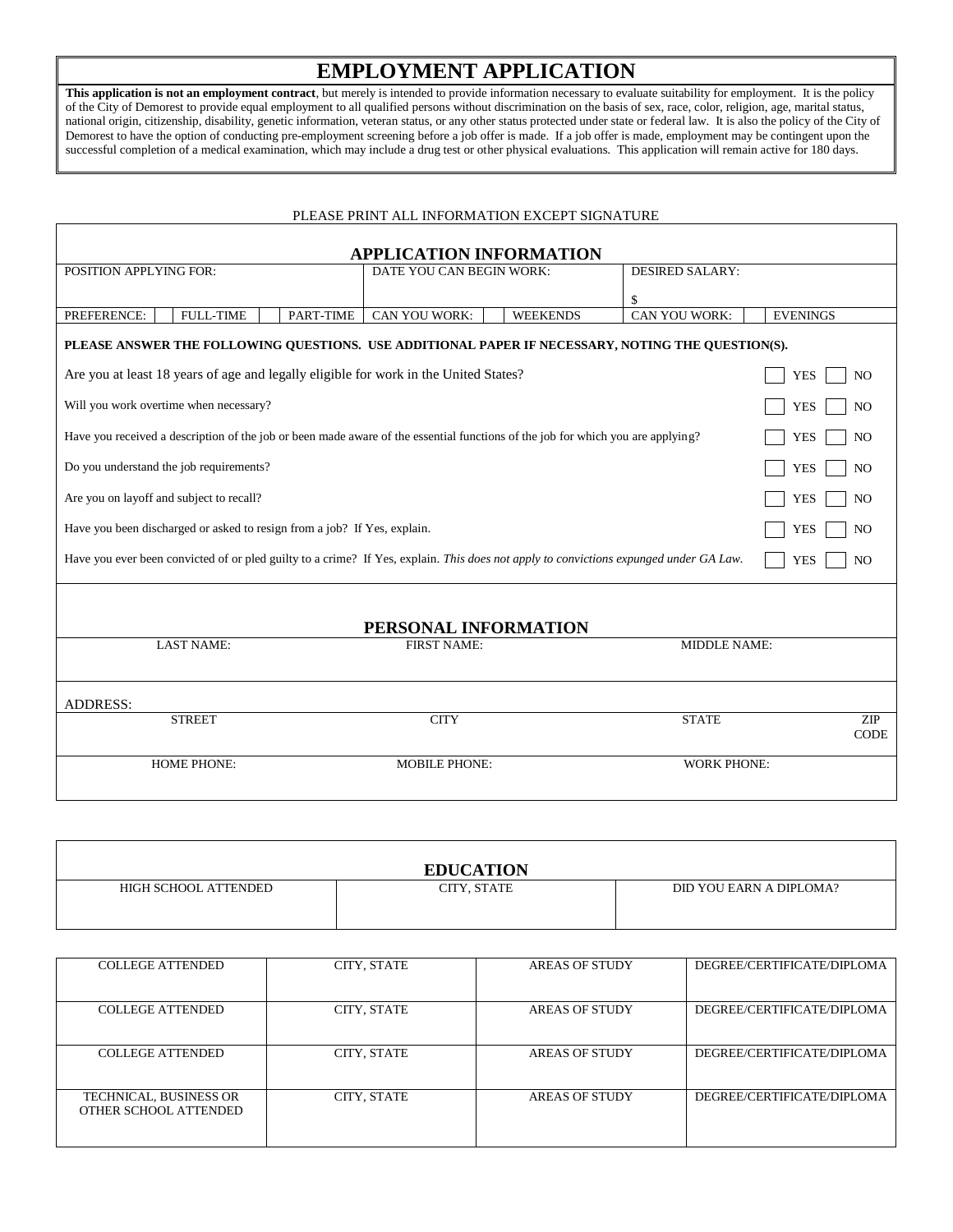## **EMPLOYMENT HISTORY**

**Beginning with your most recent employer,** list below your employment for the past five (5) years.

| <b>EMPLOYER</b>         | CITY, STATE   | <b>PHONE</b>      | DATES TO & FROM           | MAY WE CONTACT? |
|-------------------------|---------------|-------------------|---------------------------|-----------------|
|                         |               |                   |                           |                 |
| POSITION HELD           | PAY RATE UPON | <b>SUPERVISOR</b> | <b>REASON FOR LEAVING</b> |                 |
|                         | LEAVING       |                   |                           |                 |
|                         | ¢<br>л.       |                   |                           |                 |
| <b>DUTIES PERFORMED</b> |               |                   |                           |                 |
|                         |               |                   |                           |                 |
|                         |               |                   |                           |                 |
|                         |               |                   |                           |                 |
|                         |               |                   |                           |                 |

| <b>EMPLOYER</b>         | CITY, STATE              | <b>PHONE</b>      | DATES TO & FROM           | MAY WE CONTACT? |
|-------------------------|--------------------------|-------------------|---------------------------|-----------------|
|                         |                          |                   |                           |                 |
| <b>POSITION HELD</b>    | PAY RATE UPON<br>LEAVING | <b>SUPERVISOR</b> | <b>REASON FOR LEAVING</b> |                 |
|                         | ъ                        |                   |                           |                 |
| <b>DUTIES PERFORMED</b> |                          |                   |                           |                 |
|                         |                          |                   |                           |                 |
|                         |                          |                   |                           |                 |
|                         |                          |                   |                           |                 |

| <b>EMPLOYER</b>         | CITY, STATE                     | <b>PHONE</b>      | DATES TO & FROM           | MAY WE CONTACT? |
|-------------------------|---------------------------------|-------------------|---------------------------|-----------------|
| <b>POSITION HELD</b>    | PAY RATE UPON<br>LEAVING<br>۰٦. | <b>SUPERVISOR</b> | <b>REASON FOR LEAVING</b> |                 |
| <b>DUTIES PERFORMED</b> |                                 |                   |                           |                 |
|                         |                                 |                   |                           |                 |
|                         |                                 |                   |                           |                 |

| <b>EMPLOYER</b>         | CITY, STATE              | <b>PHONE</b>      | DATES TO & FROM           | <b>MAY WE CONTACT?</b> |
|-------------------------|--------------------------|-------------------|---------------------------|------------------------|
| POSITION HELD           | PAY RATE UPON<br>LEAVING | <b>SUPERVISOR</b> | <b>REASON FOR LEAVING</b> |                        |
| <b>DUTIES PERFORMED</b> |                          |                   |                           |                        |
|                         |                          |                   |                           |                        |
|                         |                          |                   |                           |                        |